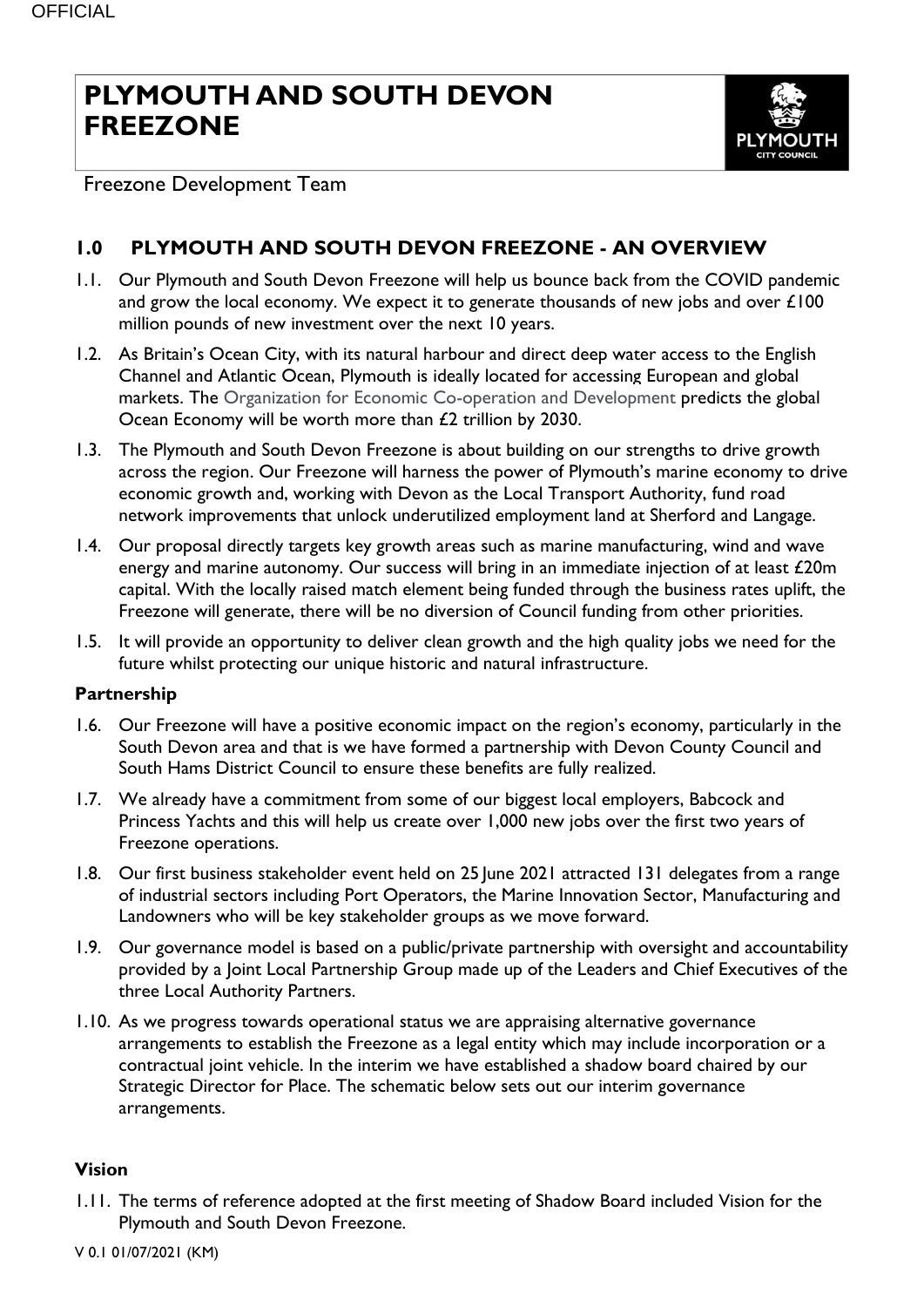The Plymouth and South Devon Freezone will provide a simplified commercial and regulatory environment to accelerate the clean growth of our marine, defence, engineering and manufacturing sectors to provide the high quality jobs we need for the future. It will:-

- Create a public and private sector partnership between national and local government, industry, the port of Plymouth and major local landowners.
- Build on our world class business and marine innovation assets to support further innovation and research, attract new domestic and global investment and provide supply chain opportunities across the South West Region.
- Embed our commitment to tackle climate change, e.g. by decarbonising marine manufacturing and reducing the carbon impact of local commuting.
- Galvanize our efforts to upskill our workforce ensuring it benefits as many people as possible.

It will drive economic growth across the region generating thousands of news jobs and over a 10 year period provide a major uplift in public and private investment to build a more resilient, sustainable and productive economy.

#### **Spatial Geography**



Map showing spatial relationship between the tax and customs sites, transport infrastructure improvements and ports.

- 1.12. Plymouth and South Devon Freezone spans an area that is contiguous with the Plymouth and South Devon Joint Local Plan. Within this wider area there are three sites with special status as either tax or customs sites. South Yard is designated as a tax site only, Langage Energy Park and the Sherford Employment Zone are designated as tax sites and within those sites, areas are set aside as customs sites.
- 1.13. Bringing forward these sites will require major improvements to transport infrastructure to better connect them to the exiting road network and to ensure they are able to support the increased traffic flow they will generate. A major transport scheme will need to be delivered to upgrade the network at Deep Lane Junction and at Voss Farm.
- 1.14. The ports serving the Freezone will be Millbay Docks and Cattewater Harbour. They will not have any special tax or customs status but we will adopt a strategy aimed at optimising the benefits from the increased traffic flow into the ports, and, between them and the Freezone tax and customs sites.

#### **2.0 DELIVERING ON OUR CORPORATE PRIORITIES**

#### **Britain's Ocean City**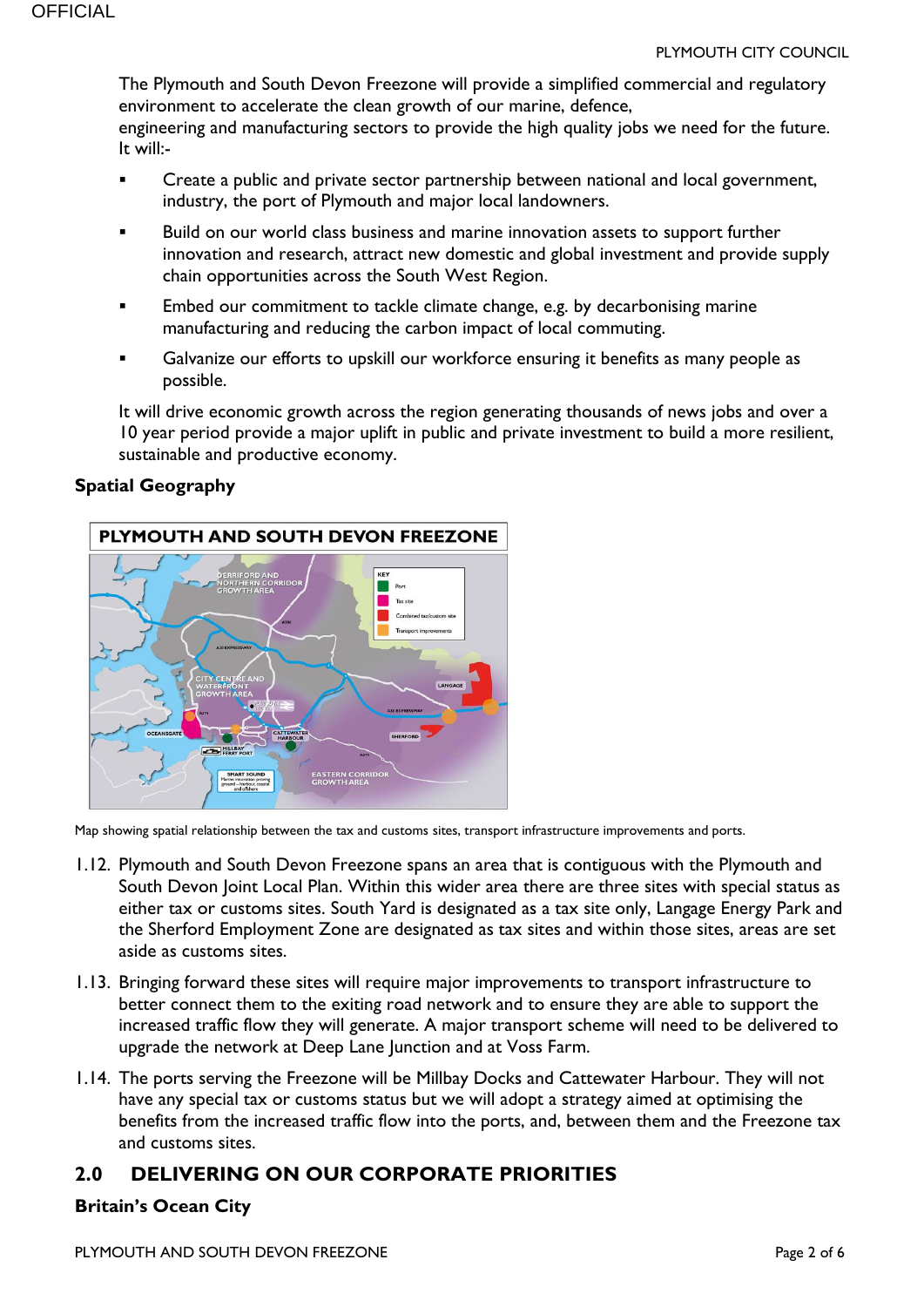2.1. We aim to build on our marine innovation strengths, our world class business and marine innovation assets, the Oceansgate Enterprise Zone, the University of Plymouth's Marine Institute, Plymouth Marine Laboratory and the Smart Sound ocean technology proving ground.

#### Our Freezone will

- **Galvanise our existing innovation activity with a new innovation centre which will become** a major collaboration hub for marine and defence innovation.
- Further develop our unique innovation platforms like Smart Sound for marine and defence solutions.
- **Enable us to prototype and bring new products to the international marketplace that are** made in Devon.
- Operate gateway policies to ensure businesses setting up in these zones form powerful clusters around key themes and don't just displace existing business activity.

#### **To be a green, sustainable city that cares about the environment**

- 2.2. We are surrounded by areas of outstanding natural beauty and we are serious about our commitment to tackle climate change - that is why our bid is unique and different. We: -
	- Have built in our commitment to growing a green and sustainable city, to decarbonising marine manufacturing and by reducing the carbon impact of local commuting.
	- **Will encourage short sea shipping routes using smaller vessels that are more likely to** decarbonise in the near future to reduce carbon heavy road haulage.
	- Will utilize our existing port capacity to reduce our overall carbon footprint
	- Will focus our innovation activity on clean propulsion, we will aim to attract marine engine manufacturers to use our testing, assembly and system integration workshops in South Yard;
	- To support Princess Yachts, Babcock and other clean propulsion R&D efforts such as electric vehicles, hydrogen and hybrids, and digital ocean technologies.

#### **A vibrant economy, developing quality jobs and skills**

- 2.3. We will aim to deliver economic growth that benefits as many people as possible. The Plymouth and South Devon Freezone will galvanise efforts to up-skill our workforce, including those vulnerable to redundancy as a result of the pandemic:
	- By adopting the Lifetime Skills Guarantee and putting industry at the heart of the skills development agenda
	- Establishing a Marine Skills Academy aligning it with existing provision developed through our existing City Deal?
	- Working with the marine cluster that is already here and the new players that the Freezone will bring.
	- We will ensure a full range of quality jobs from entry level apprenticeships to highest value specialists ensuring that there opportunities at all skill levels.
	- The clustering of marine focused businesses will allow skills to be shared and provide opportunities for career progression.
	- Create a varied, efficient sustainable transport network

#### **Create a varied, efficient sustainable transport network**

2.4. Bringing forward our tax and customs sites will require major improvements to transport infrastructure to better connect them to the exiting road network and to ensure they are able to support the increased traffic flow they will generate.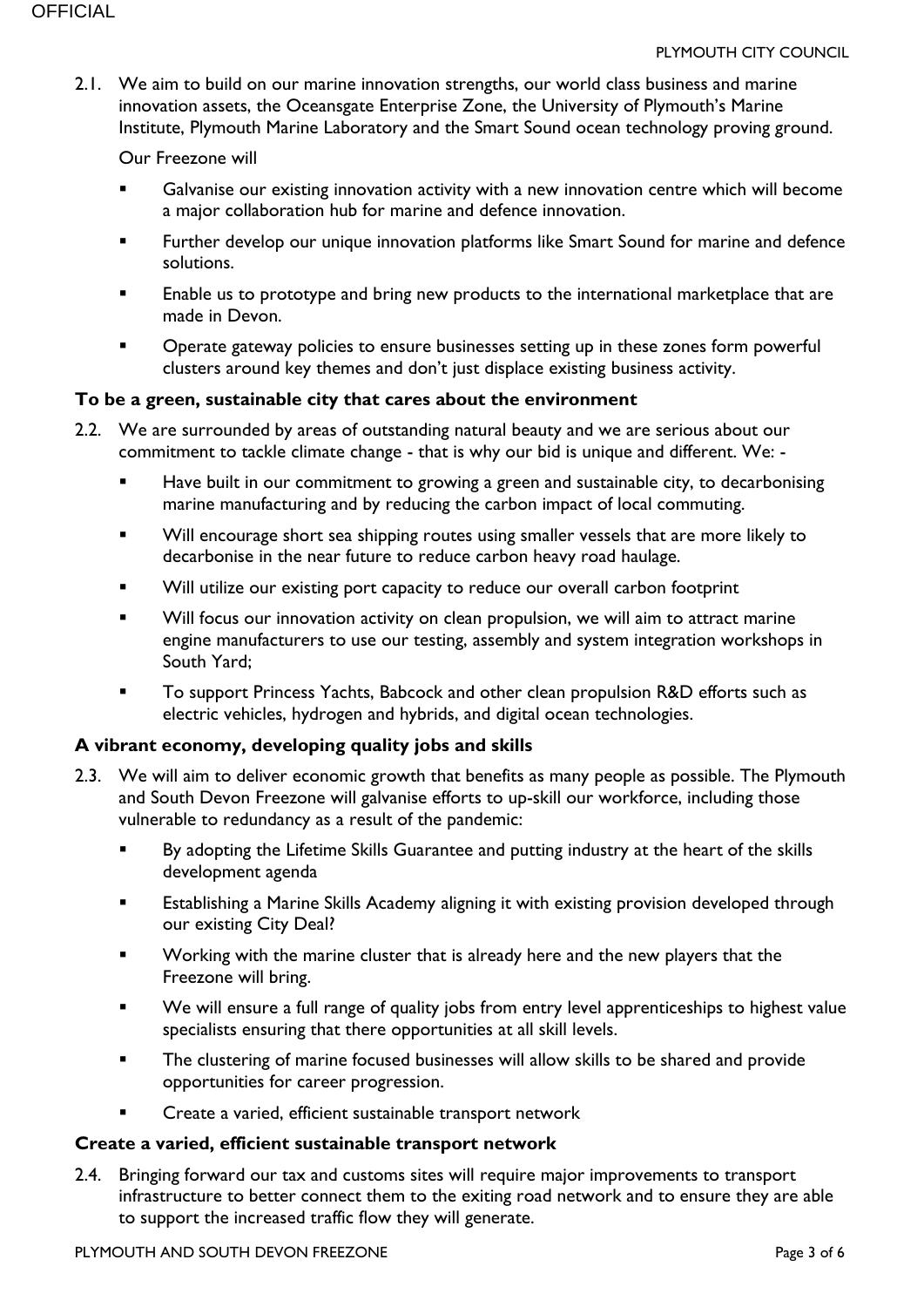- A major transport scheme will need to be delivered to upgrade the network at Deep Lane Junction and at Voss Farm.
- A transport impact study will be commissioned as part of our master planning work to consider the impact of the Freezone on other parts of the road network, e.g. connecting the Ports and South Yard with the Langage and Sherford sites.
- Our transport planning will include consideration of the carbon impact of additional commuting and we will promote sustainable transport solutions to address these needs.
- Our plans to encourage short sea shipping will mitigate the carbon impact of road haulage.

#### **3.0 PROGRESS TO DATE AND NEXT STEPS**

- 3.1 In the early stage delivering the Freezone requires that we pass through a series of gates. In each case we must evidence certain criteria have been met in order to unlock some benefit. The first of these related to having our Governance structures in place. These have been signed off by the Ministry for Housing Communities and Local Government.
- 3.2 The next requirement was to submit a capacity funding application setting out our budget for 2021/22. Following a process of negotiation we have submitted a budget that takes us up to the point of submitting the Outline Business Case. We expect to have a further opportunity to submit a capacity funding claim once that milestone is reached. We received an initial payment of £300,000 in late June whilst this is welcomed, we will also need to maximise the use of internal existing resource to support development of the Outline Business Case.

| <b>Budget Head</b> |             |
|--------------------|-------------|
| <b>Salaries</b>    | £32,621.00  |
| Consultancy        | £189,600.00 |
| Research           | £5,000.00   |
| Port optimisation  | £25,000.00  |
| Contingency        | £47,779.00  |
| Total              | £300,000.00 |

3.3 The next steps were to establish an implementation plan and deliver the outline business case we are required to submit in the autumn. At the current time the implementation plan includes seven projects. Each of these will has a lead responsible officer who will be responsible to an overall programme board for delivery.

| Project                                   | <b>Responsible Office</b>              |
|-------------------------------------------|----------------------------------------|
| <b>Overall Freezone Delivery</b>          | Richard May (PCC)                      |
| Progamme Management                       | Caroline Cozens (PCC)                  |
| Freezone Efficiency                       | Kevin McKenzie (PCC)                   |
| Customs and security                      | Tony Walford (Supply Solutions)        |
| Infrastructure (Transport & Sites)        | Dave Black (DCC)/Caroline Cozens (PCC) |
| <b>Port Optimisation</b>                  | Tom Batchelor (ABP)                    |
| <b>Innovation &amp; Cluster Formation</b> | Kevin Forshaw (UoP)                    |
| Trade & Investment                        | <b>Consultant/ New Hire</b>            |
| Skills & Employment                       | Phill Adams (DCC)                      |

3.4 Each of these projects encompasses a number of discreet work streams and small groups of officers with relevant skills sets, drawn from the three Local Authorities and other key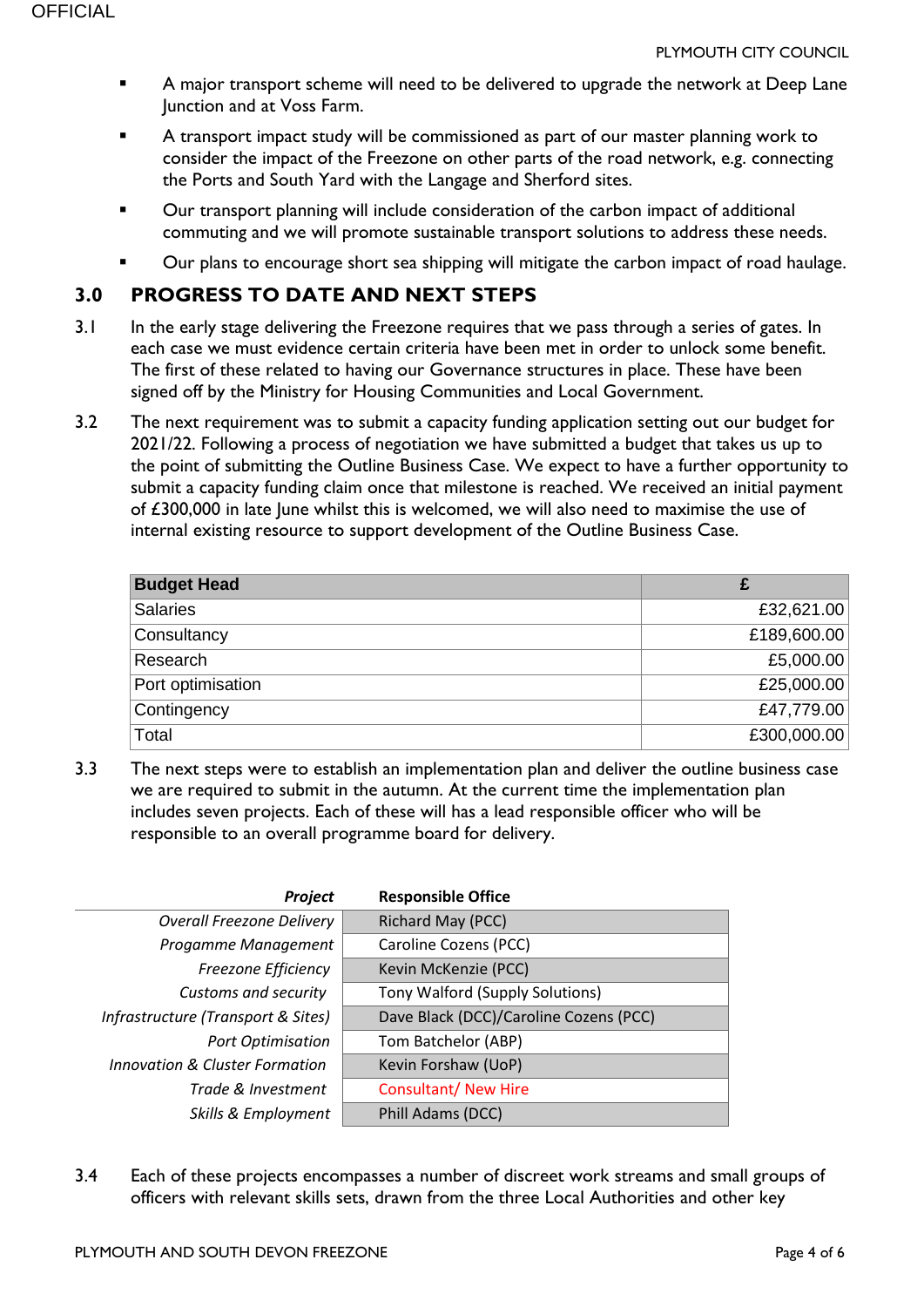partners will be assigned to each one. In areas where the expertise available from the partners is inadequate we will bring in consultancy support to bolster our in house capacity.

3.5 The purpose of the programme delivery team is to deliver the Freezone. To ensure we deliver the Outline Business Case within the required timeline we have established a tighter core team of officers to work specifically on the Business Case supported by the same team we employed to write our successful bid.